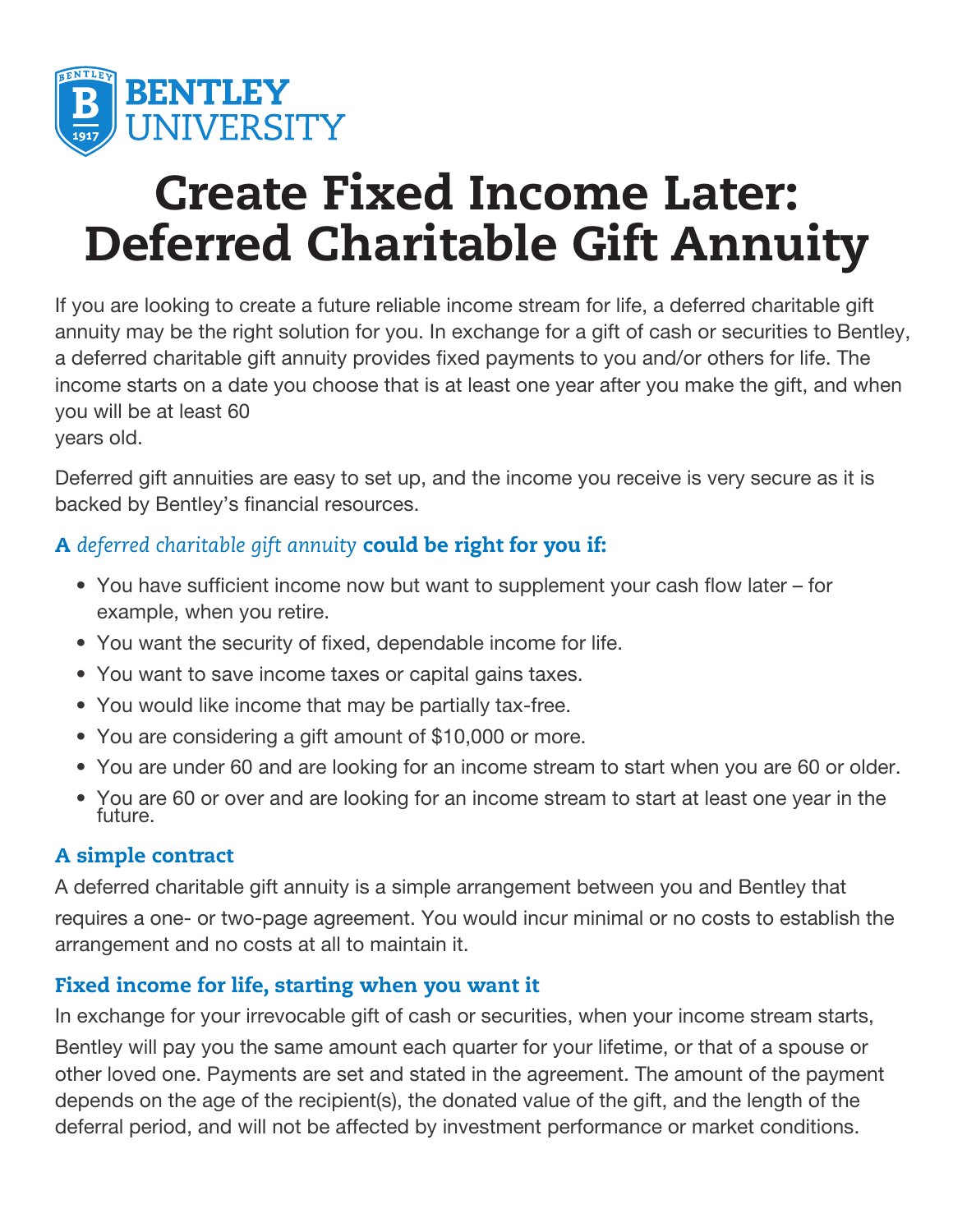Also, you choose when your payments start, as long it is at least one year from the date you funded the gift annuity and you will be 60 or older on that date. You can set a payment start date at the time you fund the gift annuity, or you can decide to "turn the payments on" when you need them. For example, you can decide when you establish the deferred charitable gift annuity that your income should start in the year you plan to retire, or you can wait until you actually retire and "turn the payments on" then.

#### Tax-advantaged income

Part of each payment typically will be tax-free for many years. This tax-free portion makes this income more valuable than an equal amount of fully taxable income. If you fund your gift annuity with cash, the amount of this tax-free portion will be greater than if you give appreciated securities.

# Who can receive income?

You decide who will get the payments from your deferred charitable gift annuity. Usually, this will be you, or you and your spouse. Alternatively, you can select one or two other people to receive the payments from your gift annuity. For example, you may wish to provide income for parents, a sibling, or a good friend. At most, two people can receive income from one gift annuity. When the income starts, each recipient must be at least 60 years of age.

# Annuity rate depends on age and length of deferral period

The annuity rate depends on the amount donated, the age of the payment recipient(s), and the length of time payments are deferred. The older you are when you start receiving income and the longer you wait to receive it, the higher the annuity rate you will receive. If you choose other people to receive the payments from your deferred charitable gift annuity, the ages when they start receiving payments will help determine their annuity rate. Although you may be younger than 60 at the time you fund a deferred charitable gift annuity, you must be at least 60 in order to start receiving income.

#### Tax benefits

Income tax - By funding a deferred charitable gift annuity, you would earn an immediate income tax charitable deduction in the year of your gift, providing tax savings if you itemize. The amount of this deduction would depend on several factors. If you cannot use the entire deduction that year, you may carry forward any unused deduction for up to five additional years.

Capital gains tax - If you give appreciated stock or other securities to create a deferred charitable gift annuity, you would pay tax on only a portion of your capital gain. Even better, if you are the payment recipient of your gift annuity, you will be able to report this capital gain in installments over many years, and your reporting would be delayed until the year you begin to receive payments.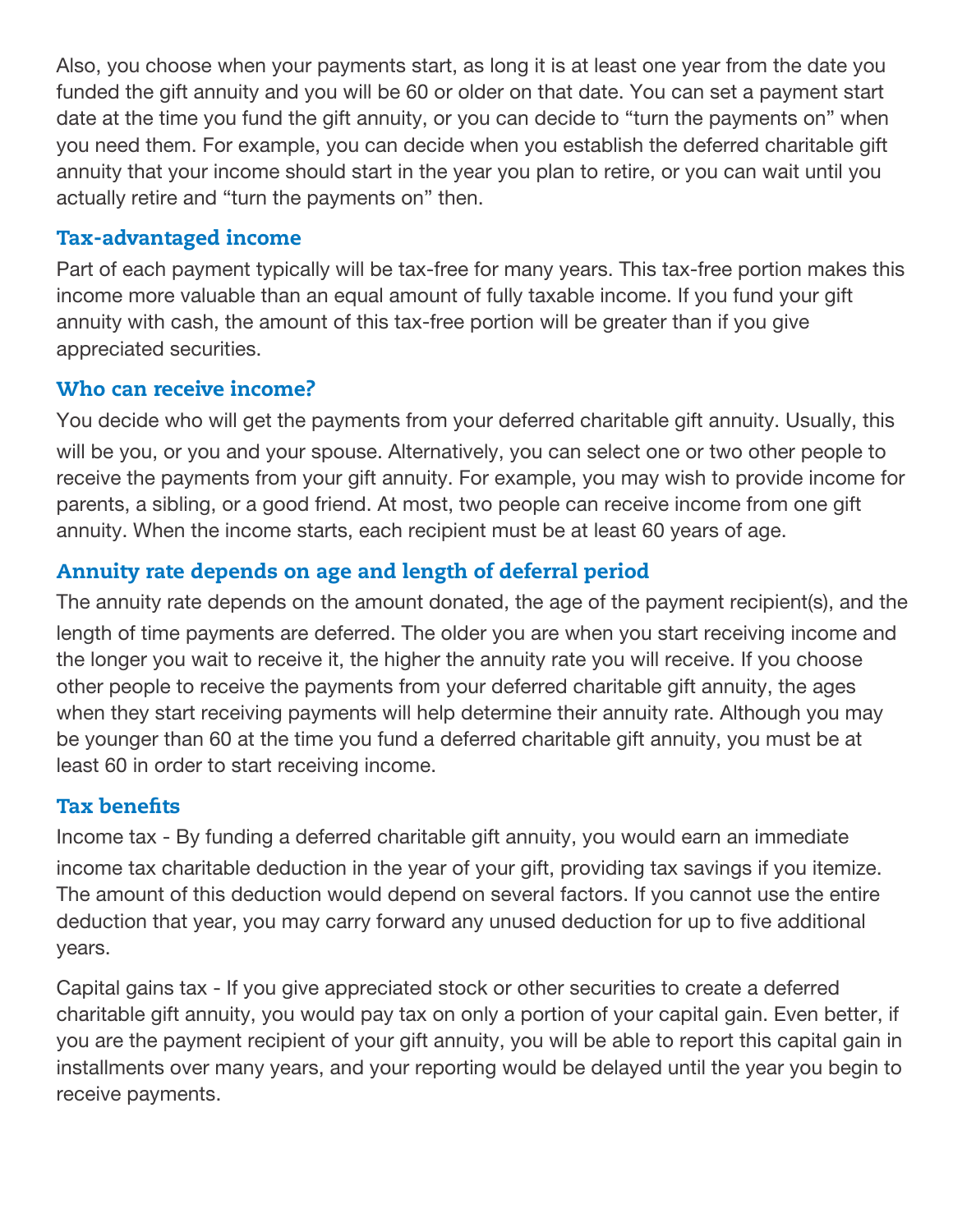# Sample Annuity Rates for Gift Amount of \$10,000

| Age at Gift | <b>Years Deferred</b> | <b>Payment Rate</b> | Payment | <b>Deduction</b> |
|-------------|-----------------------|---------------------|---------|------------------|
| 55          | 10                    | 6.4%                | \$640   | \$4,590          |
| 58          | O                     | 6.2%                | \$620   | \$4,557          |
| 60          | 6                     | 5.8%                | \$580   | \$4,476          |
| 65          | ხ                     | 5.9%                | \$590   | \$5,024          |

\* Based on rates recommended by the American Council on Gift Annuities (subject to change). May 2018

#### Assets to consider

Cash currently held in a savings account, bank CD, or money-market fund makes an excellent funding asset. Usually, a gift annuity will provide you with more income than any of these investments produce.

Securities, especially highly-appreciated securities that you have owned long-term (a year and a day or longer), are also an excellent funding asset. Giving them to us in exchange for a gift annuity will allow you to use the gain to increase your cash flow and avoid substantial capital gains tax at the same time.

# Example

David, a Bentley alumnus age 55, works full time and expects to work for another 10 years or so. He owns CDs and a money market account, both of which pay about 2% interest each year.

David would like to make a significant gift to Bentley, but he wants to be sure he has adequate cash flow after he retires. He can dramatically increase his after-tax cash flow in his retirement by giving some of his CD or money market account funds to Bentley in exchange for a deferred gift annuity.

The table belowshows the results if David gives \$50,000 to create a deferred gift annuity that starts making payments in 10 years. In addition to earning a substantial income tax charitable deduction, David is able to significantly increase his cash flow, and will receive an immediate income tax charitable deduction that may provide tax savings.

|                                                                       | Tax benefit                       | Income before tax | Income after tax<br>(37% tax rate) |
|-----------------------------------------------------------------------|-----------------------------------|-------------------|------------------------------------|
| David keeps \$50,000 in<br><b>CD/Money Market</b>                     | None                              | \$1,000           | \$630                              |
| David funds a 6.4% gift<br>annuity with payments<br>deferred 10 years | \$22,950* income tax<br>deduction | \$3,200           | \$2,519                            |

\*Deduction amount may vary depending on the timing of the gift.